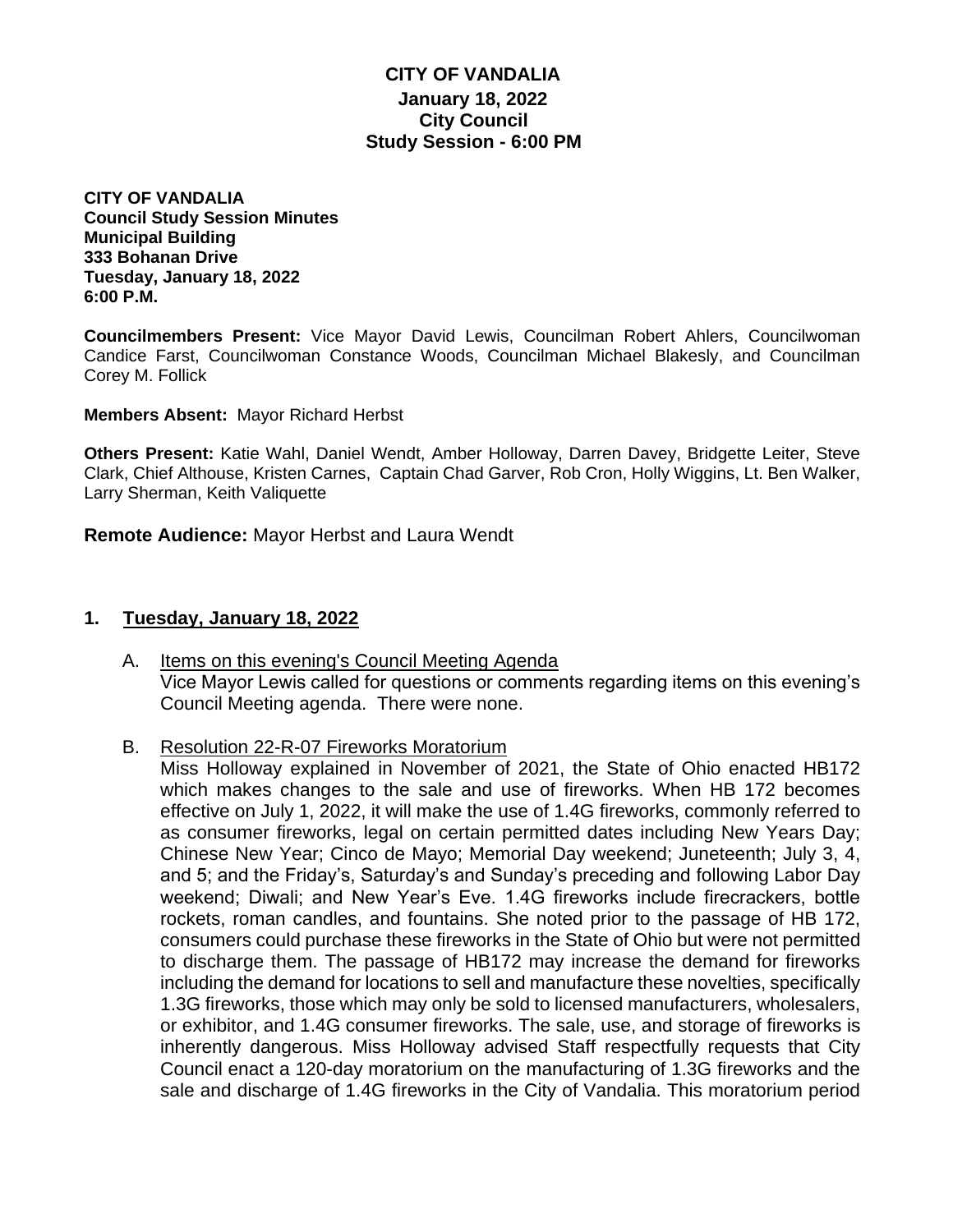will provide Staff an opportunity to evaluate and report to Council on a recommendation dealing with the future use of 1.4G fireworks and the sale or manufacturing of 1.3G and 1.4G fireworks.

C. Emergency Ordinance 22-02 Assessments Mrs. Leiter explained this emergency ordinance assesses properties for delinquent accounts related to storm water fees, trash collection, & sewer and water.

# **2. Monday, February 7, 2022**

## A. Resolution: Fireworks Display Agreement

Mr. Clark advised a request for qualifications (RFQ) was issued on December 3, 2021 for the identification of a professional fireworks company to provide fireworks display services for the Annual City of Vandalia Star Spangled Celebration. The purpose of the RFQ is to identify and to select a highly experienced and qualified firm to provide a safe and turnkey firework display for the 2022 and 2023 Star Spangled Celebration events with an option for two, one-year extensions that could take the agreement through 2025. He noted the RFQ was advertised in the Daily Court Reporter as well as the City of Vandalia website. Mr. Clark advised Council two firms submitted formal proposals prior to the December 17, 2021, deadline with a third company missing the submittal deadline. The qualifying proposals include Pyrotecnico Fireworks, Inc. of New Castle, PA and Rozzi's Famous Fireworks of Loveland, OH. American Fireworks of Hudson, OH did not meet submittal deadline. Mr. Clark advised based on a review by the Parks & Recreation Department and the Division of Fire, I am recommending the City enter into a two-year Professional Services Agreement with the potential for two, one-year terms that could take the agreement through 2025 with Rozzi's Famous Fireworks for the Annual Star Spangled Celebration Fireworks Display at an amount of \$28,000 for 2022 and \$29,000 for 2023. The amount for the option years of 2024 and 2025 will be determined if the City chooses the option to extend the agreement. In addition, staff is in the process of lining up the regular sponsors of this event. The City's net cost for the Celebration in 2018 was \$12,703.

### B. Resolution: Establish Job Creation and Revitalization Fund

### C. Resolution: Establish Job Creation and Revitalization Program

Mr. Wendt explained the Vision Vandalia Comprehensive Plan calls for the development of a discernable downtown area for residents to gather, dine, shop, and enjoy life in Vandalia. As a team, we have discussed several objectives in the pursuit of driving development that will improve quality of life in Vandalia. He proposed Council designate a Job Creation and Revitalization Fund for the purpose of reinvesting back into the City through property acquisition, abatement of blight, improvements to utilities and the right of way, direct investment, and grants to foment desirable projects that have not heretofore occurred through the free hand of the market. He said accomplishing this will require two resolutions. The first establishes a new fund of which revenues from building permit fees, and other development fees, within the municipal corporate limits be allocated to this fund; next, Mr. Wendt shared a map of the proposed Job Creation and Revitalization Area. As a team, we have discussed appropriating seed money and unanticipated revenues to this fund. He noted he plans to bring this to Council for deliberation after the 2021 books are fully closed and the fund is created. Mr. Wendt explained the second resolution noting that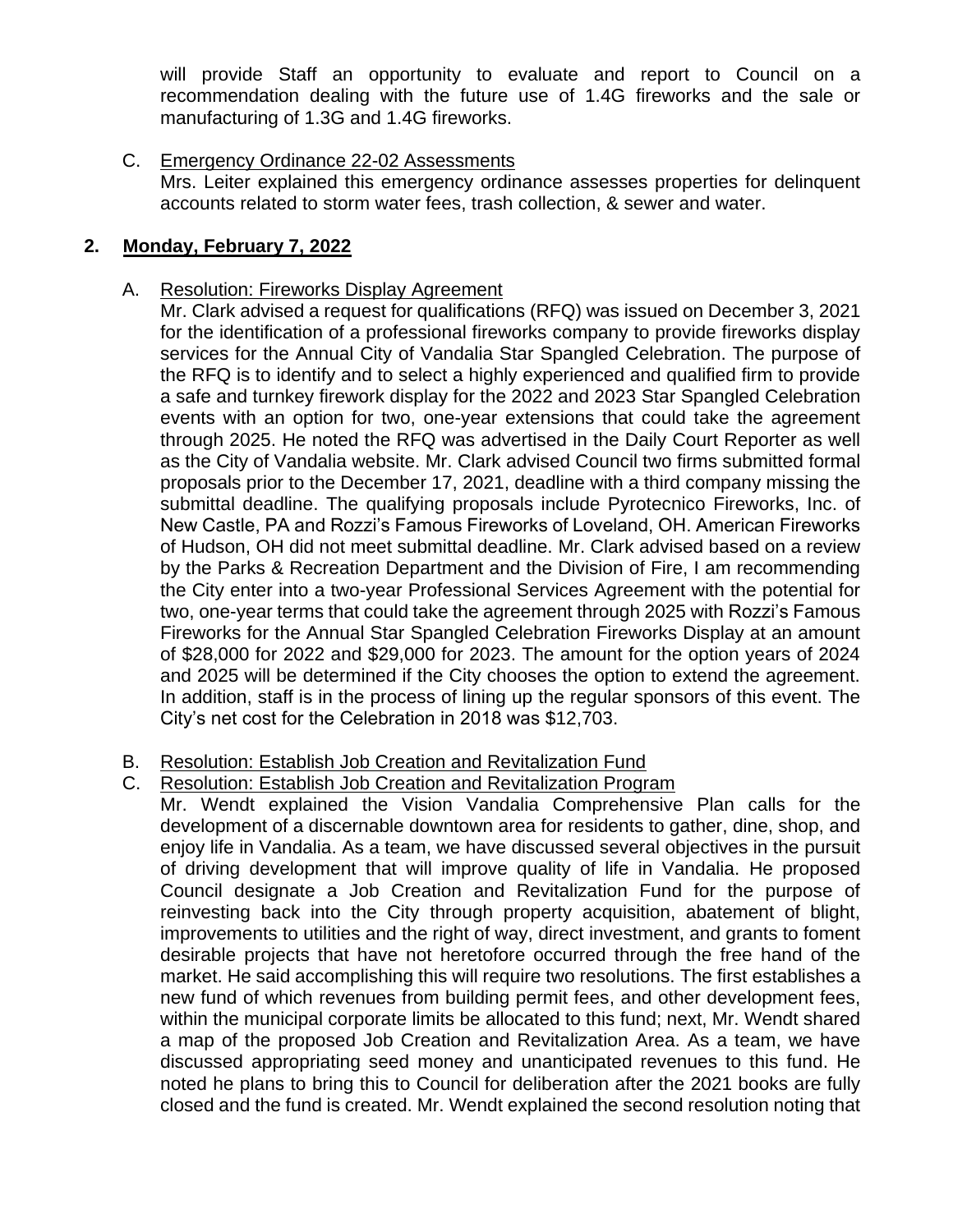it establishes the Job Creation and Revitalization Program. The program is similar to the program in Huber Heights and would formally authorize the City Manager to negotiate and to expedite other select economic development tasks on behalf of the City. He concluded by noting the resolution serves as a guide for determining his role and the actions, and appropriate limitations, that he can take to accomplish strategic development in the outlined area.

## D. Resolution: Purchase Building Department Software/Municity

Mr. Cron explained the Development and Engineering Services Division is seeking an upgrade to its current building and tracking software. The current software was adopted in 2013 and is no longer supported. He said the new software, Municity / Laserfiche, will improve efficiency, customer service to residents and businesses, and integrate with our ESRI GIS Software to improve record management. Mr. Cron advised the upgrade fits squarely within the Sharpen the Saw 2022 policy goal as the new software will allow staff to work directly in the field from a variety of electronic devices when conducting inspections and writing reports in the field. The system will eventually enable the City to receive digital submissions and to conduct electronic plan reviews, which will reduce turnaround times. Mr. Cron concluded by noting the 2022 capital budget included \$64,000 for the initial purchase of the software with the balance of \$34,255 budgeted in the operating budget for licensing, setup, support, and training.

## E. Ordinance: Codified Update - Buildings and Fire

Mr. Cron and Chief Follick shared that staff recently reviewed the City of Vandalia Codified Ordinances and determined several sections that require amendments to reference the current Building & Fire Codes that have been adopted by the state. The Fire Code revisions are necessary due to increasing economic development, calls related to public health, and general staffing. It was noted, within the proposed amendment, that Chief Follick proposes the Fire Division permit third party fire inspections with the stipulation that reports be made available to the City's Fire Code Official (Fire Chief) – as is permitted by the Ohio Fire Code. Therefore, Chief Follick is requesting an amendment, in accordance with the Ohio Fire Code, and requests that City Council authorize the proposed amendment to Vandalia Codified Ordinance 1610. The Building Code amendments primarily relate to our codified references to the Ohio Building Code.

# F. Conditional Use: 55 Elva Court - Medical/Dental Office

Mr. Karto advised the Applicant, Ruben Begino, DDS, has submitted an application requesting a conditional use permit to allow the "Medical/Dental Clinics Use" on the property located at 55 Elva Ct in the Neighborhood Business (NB) Zoning District. He noted the purpose of the request for a conditional use permit is to allow the Applicant to open a dental office at 55 Elva Ct, which was previously a medical facility without dentistry. The Applicant is seeking to occupy half of the building with his dentistry practice and rent the remaining space as medical offices. The Planning Commission voted 4-0 to recommend approval of the requested conditional use permit allowing the "Medical/Dental Clinics" use within the Neighborhood Business (NB) Zoning District.

### G. Variance: Outdoor Storage - Stop Eight Road